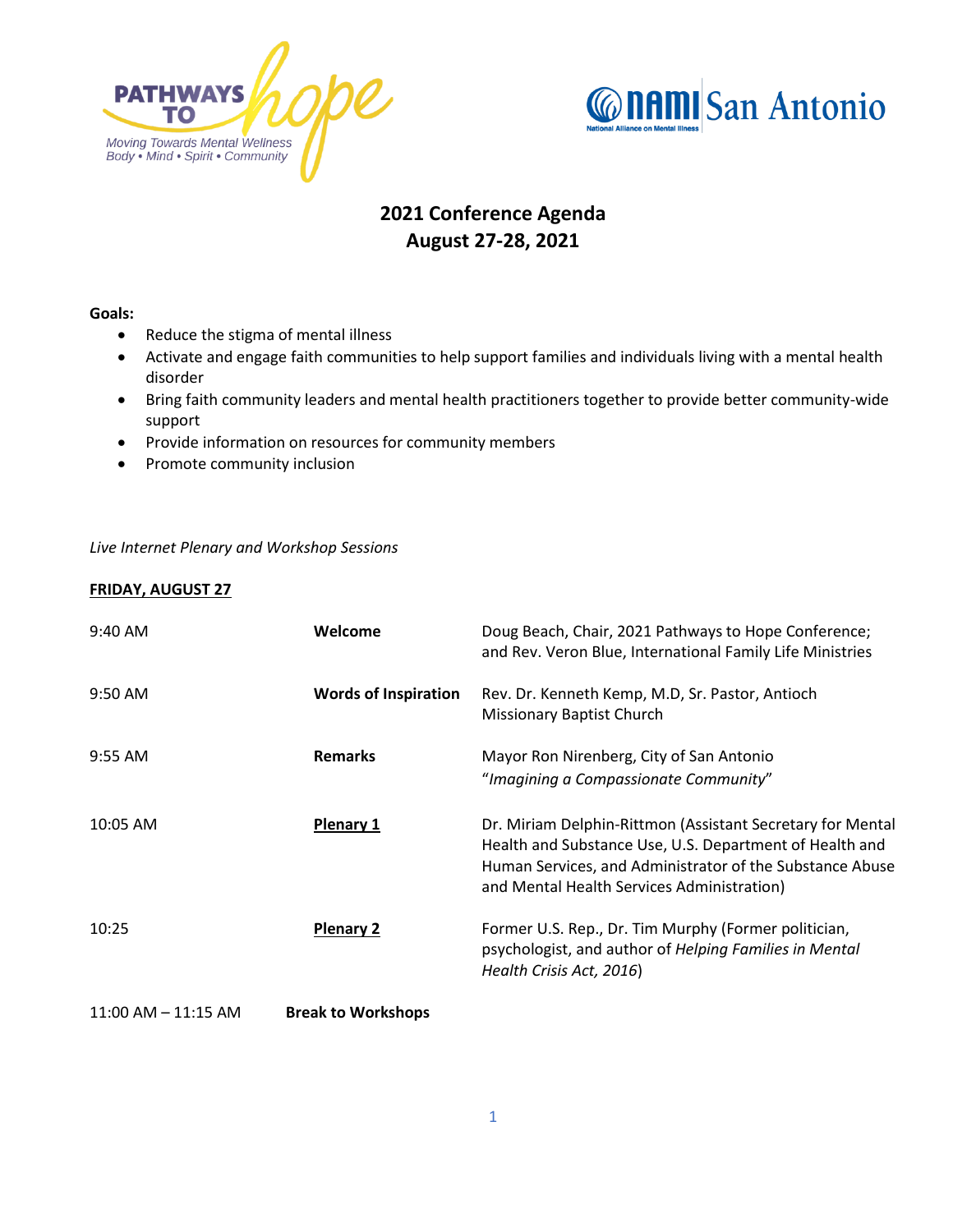



| 11:15 AM - 12:30 PM   | <b>Workshop Session I</b>           |                                                                                                                                                                                                                                                                                                                                                                  |  |
|-----------------------|-------------------------------------|------------------------------------------------------------------------------------------------------------------------------------------------------------------------------------------------------------------------------------------------------------------------------------------------------------------------------------------------------------------|--|
|                       | <b>Faith Community</b><br>$\bullet$ | "Organizing a Bridges to Care Cohort in Your Community"<br>(Rev. Veron Blue, Family Life International Ministries; and<br>Rev. Ann Helmke, Faith Liaison, City of San Antonio)                                                                                                                                                                                   |  |
|                       | <b>Mental Health</b><br>$\bullet$   | "Ask the Docs" (Dr. Dan Morehead, Tufts Univ. School of<br>Medicine; and Dr. Sidney Hankerson, Columbia Univ.<br>School of Medicine)                                                                                                                                                                                                                             |  |
|                       | <b>Peer Programs</b>                | "Managing my Mental Health in COVID Times"<br>(Tanya Ryder, M.Ed., Dir. Justice, Equity, Diversity,<br>Inclusion, NAMI National; Vesper Moore, Jasmine<br>Quiñones- Kiva Center of Massachusetts)                                                                                                                                                                |  |
|                       | <b>Therapy/Counseling</b>           | "Suicide Prevention and Youth" (Elizabeth Hand, MTBC,<br>Music Therapist; and Mary Beth Fisk, CEO, The Ecumenical<br>Center for Education, Counseling, and Health)                                                                                                                                                                                               |  |
| 12:30 PM - 1:00 PM    | <b>Break to Workshops</b>           |                                                                                                                                                                                                                                                                                                                                                                  |  |
| $1:00$ PM $- 2:15$ PM | <b>Workshop Session II</b>          |                                                                                                                                                                                                                                                                                                                                                                  |  |
|                       | <b>Faith Community</b>              | "Resourcing and Partnering within Bridges to Care San<br>Antonio" (Rev. Justin Lindstrom, Pastor, Christ Episcopal<br>Church; and Rev. Ann Helmke, Faith Liaison, City of San<br>Antonio)                                                                                                                                                                        |  |
|                       | <b>Mental Health</b>                | "Diversity, Equity, and Inclusion in Mental Health Care"<br>(Sherman Gillums, Jr., NAMI National Chief Strategy and<br>Operations Officer; Dr. Charma Dudley, PLC, Associate<br>Director of Behavioral Health Services, and a licensed<br>psychologist at Beacon Health Options in Pittsburgh, PA;<br>and Jocelyn Fowler, Staff Attorney, Supreme Court of Texas |  |

Children's Commission)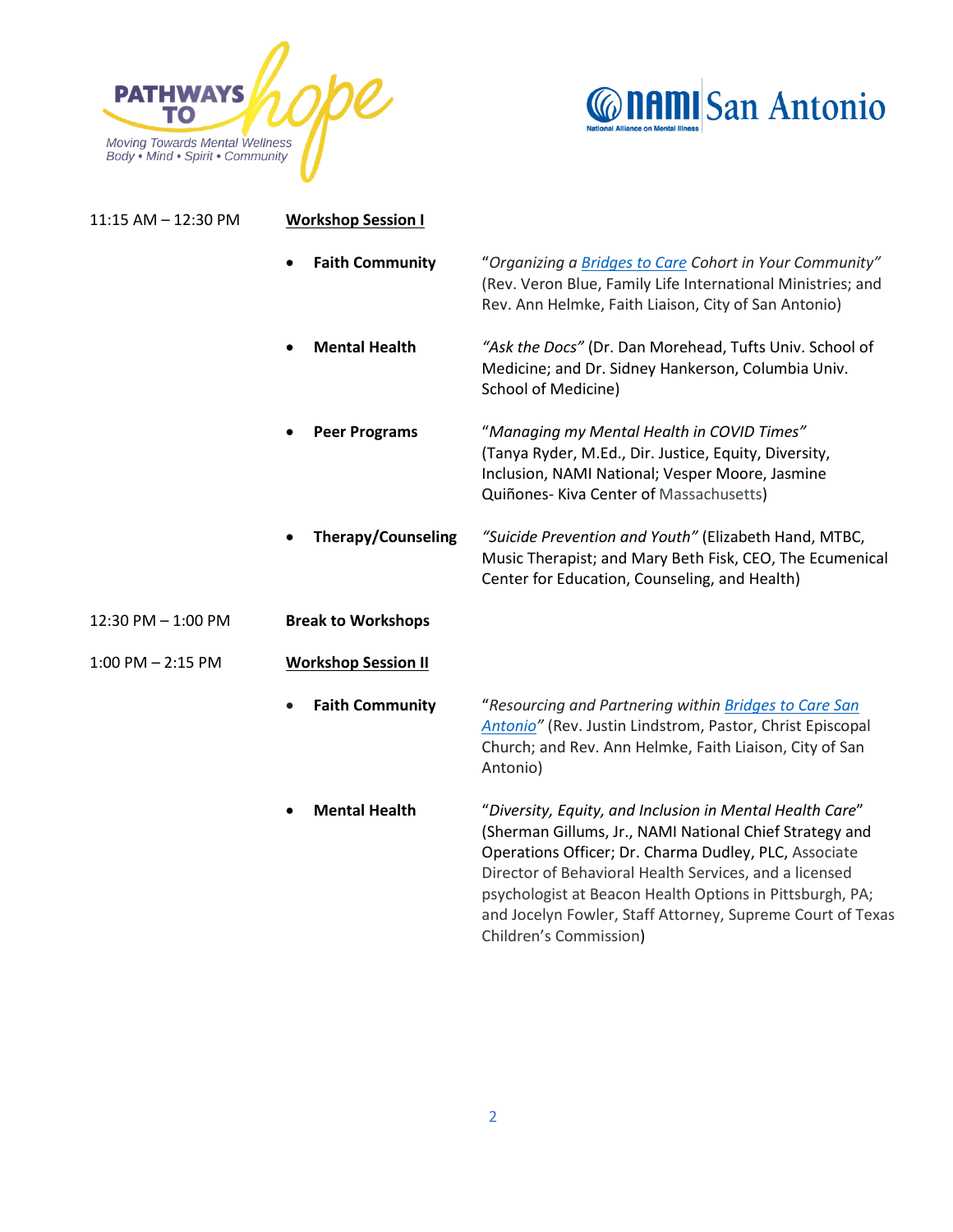



|                       | <b>Peer Programs</b>        | "How Do I Find the Right Therapist and Psychiatrist in a<br>Virtual World: Cultural Competency, Technology, and<br>Access" (Tanya Ryder, M.Ed., Dir. Justice, Equity, Diversity,<br>Inclusion, NAMI National; Luis Suarez, Founder, Sanarai;<br>and Juan Veléz Court, Peer Support Specialist Coordinator,<br>Administración de Servicios de Salud Mental y Contra la<br>Adicción) |
|-----------------------|-----------------------------|------------------------------------------------------------------------------------------------------------------------------------------------------------------------------------------------------------------------------------------------------------------------------------------------------------------------------------------------------------------------------------|
|                       | Therapy/Counseling          | "Racism, Trauma and ACES" (Dawn Brown, NAMI National<br>Consultant: Sharing Hope, FaithNet; Nathaniel McLeroy,<br>Manager of Youth and Community Engagement, AXON;<br>and Arnold Fosah, PMHNP)                                                                                                                                                                                     |
| $2:15$ PM $- 2:30$ PM | <b>Break to Workshops</b>   |                                                                                                                                                                                                                                                                                                                                                                                    |
| $2:30$ PM $-3:45$ PM  | <b>Workshop Session III</b> |                                                                                                                                                                                                                                                                                                                                                                                    |
|                       | <b>Faith Community</b>      | "Training Components and Evaluating Impact of Bridges to<br>Care San Antonio within a Cohort" (Geri Gregory, Bridges to<br>Care Coordinator; Dr. Susan Korbel, CEO, Core Research;<br>and Rev. Ann Helmke, Faith Liaison, City of San Antonio)                                                                                                                                     |
|                       | <b>Mental Health</b>        | "Dealing with a Mental Health Crisis: SMART Teams"<br>(Beverly Watts Davis, Director, Westcare of Texas; Mike<br>Lozito, Director, Bexar County Office of Judicial Services;<br>and Sarah Hogan, Director, Southwest Texas Crisis<br>Collaborative)                                                                                                                                |
|                       | <b>Peer Programs</b>        | "BAM-Break the Stigma, Ask for Help, Make the Call, Make<br>the Change" (Mr. Tracy Johnson, Managing Partner,<br>SheRay's and Associates)                                                                                                                                                                                                                                          |
|                       | <b>Therapy/Counseling</b>   | "Trauma Informed Care: Next Steps" (Randy McGibeny,<br>COO, Child Safe; Mary Beth Fisk, CEO The Ecumenical<br>Center for Education, Counseling, and Health; and Colleen<br>Bridger, MPH, Ph.D., Colleen Bridger Consulting)                                                                                                                                                        |

**3:45 PM DAY 1 CLOSE**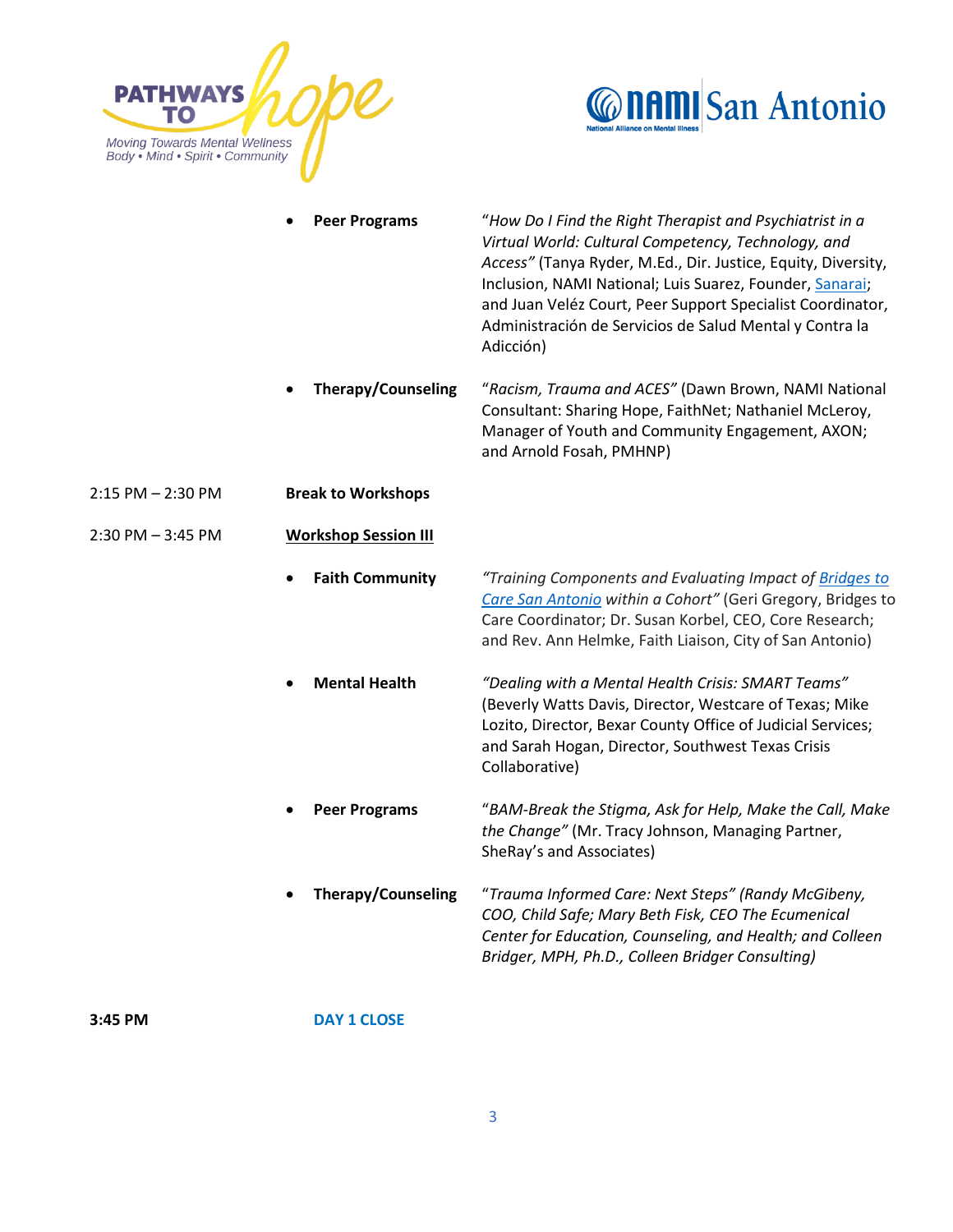



## **SATURDAY, AUGUST 28**

| 9:30 AM            | Welcome                     | Doug Beach, Chair, 2021 Pathways to Hope Conference;<br>and Rev. Veron Blue, Family Life International Ministries                                                                                                                                                                                                                         |
|--------------------|-----------------------------|-------------------------------------------------------------------------------------------------------------------------------------------------------------------------------------------------------------------------------------------------------------------------------------------------------------------------------------------|
| 9:35 AM            | <b>Words of Inspiration</b> | Dr. Rajam Ramamurthy, Emeritus Professor, Department of<br>Pediatrics, UT Health San Antonio; Member, Interreligious<br>Council of San Antonio; and San Antonio Peace Laureate                                                                                                                                                            |
| 9:45 AM            | <b>Remarks/Award</b>        | Pathways to Promise: Lifetime Achievement Award and<br>Mental Health Champion Award (Presented by Rev.<br>Jermine Alberty, BSB/M, M. Div, Executive Director,<br>Pathways to Promise)                                                                                                                                                     |
| 10:15 AM           | Plenary 1                   | Dr. Paula Dobbs-Wiggins, Chair, Board of Directors,<br>Parkland Hospital, Dallas, Board Certified Psychiatrist and<br>Distinguished Fellow of the American Psychiatric<br>Association, Ordained Pastor and Recently Retired<br>Professor of the Practice of Pastoral Care at Perkins School<br>of Theology, Southern Methodist University |
| 10:45 AM           | <b>Plenary 2</b>            | "Soul Stories: Bridges to Care and My Life" (Renia Lavender,<br>Family Life International Ministries; Dominique Anderson,<br>New Creation Christian Fellowship; Sydney Randall, Family<br>Life International Ministries; and Veron Blue, Bridges to<br>Care San Antonio)                                                                  |
| 11:10 AM           | <b>Plenary 3</b>            | "Supportive Communities and Wellness: How Bridges to<br>Care Has Changed our Faith Community" (Aprill Williams,<br>Vertical Church; Dr. Andy Gray, Kingdom Life Christian<br>Ministries; Bishop Alfred Blue, Family Life International<br>Ministries; and Veron Blue, Bridges to Care San Antonio)                                        |
| 11:50 AM           | <b>Plenary 4</b>            | "Finding Our Way: Addressing Mental Health Care<br>Inequities" (Dan H. Gillison, Jr., NAMI National CEO)                                                                                                                                                                                                                                  |
| 12:20 PM - 1:00 PM | <b>Break to Workshops</b>   |                                                                                                                                                                                                                                                                                                                                           |